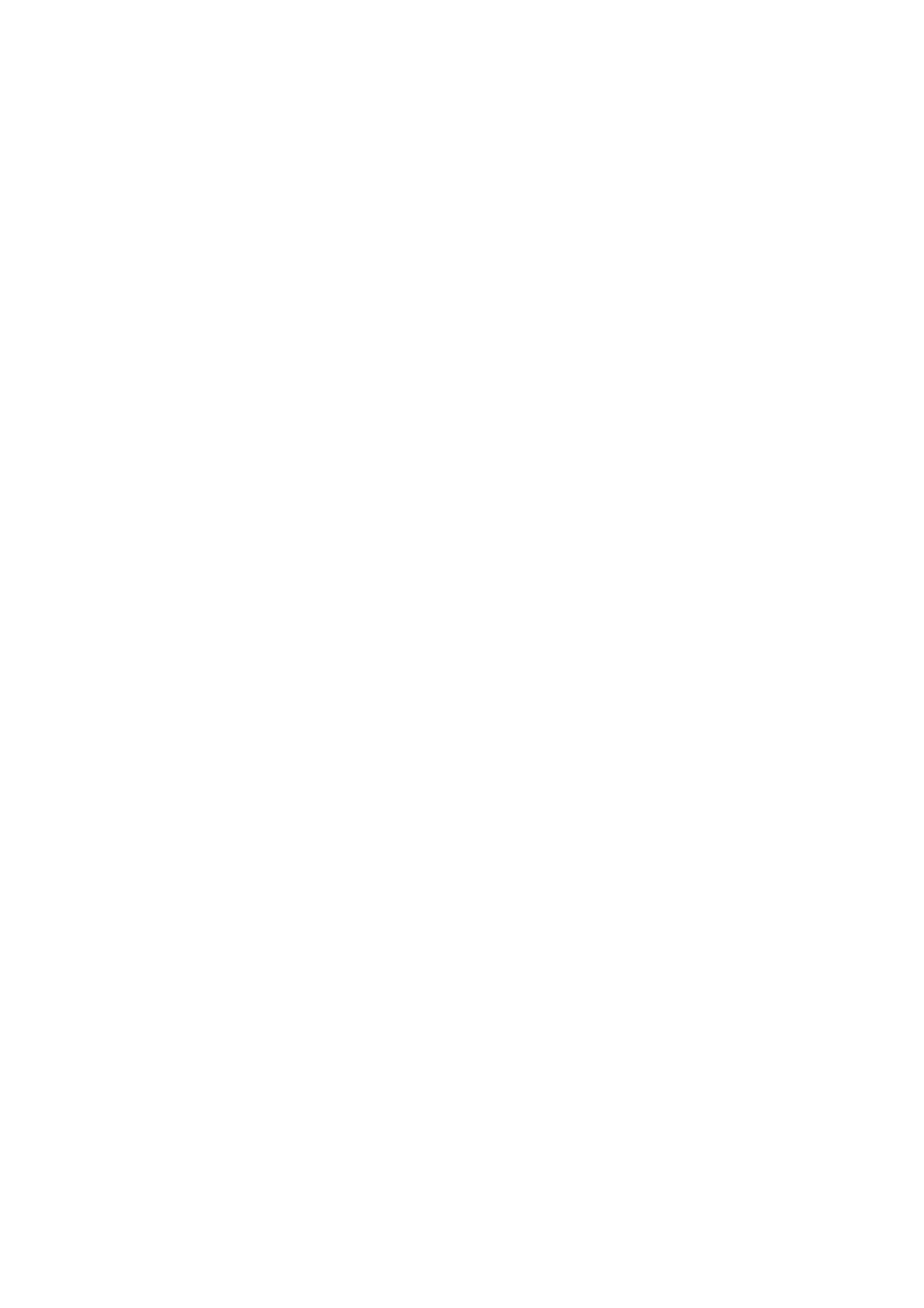Integrating ServiceNow CMDB with Red Hat CloudForms

Red Hat CloudForms Documentation Team cloudforms-docs@redhat.com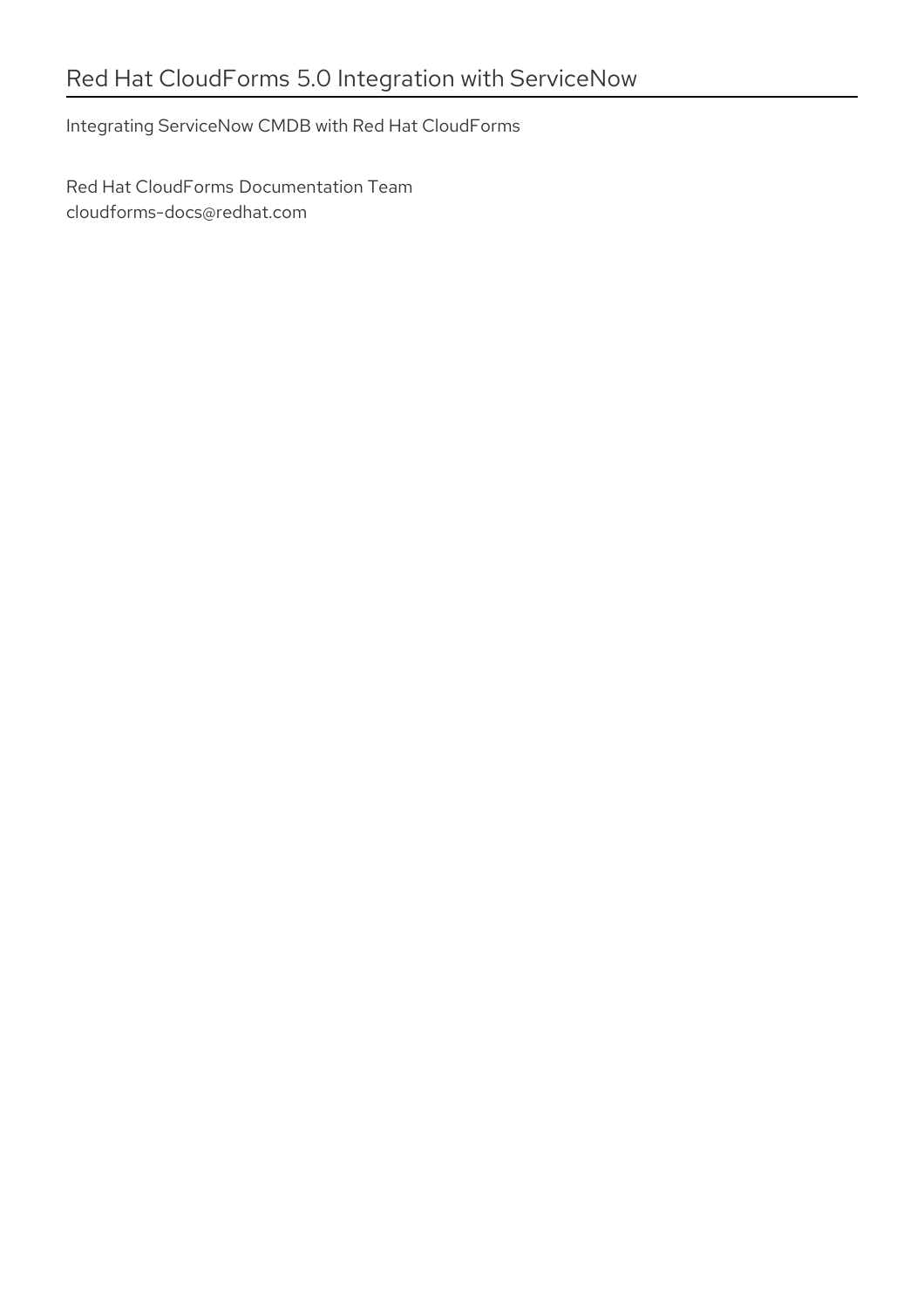## Legal Notice

Copyright © 2020 Red Hat, Inc.

The text of and illustrations in this document are licensed by Red Hat under a Creative Commons Attribution–Share Alike 3.0 Unported license ("CC-BY-SA"). An explanation of CC-BY-SA is available at

http://creativecommons.org/licenses/by-sa/3.0/

. In accordance with CC-BY-SA, if you distribute this document or an adaptation of it, you must provide the URL for the original version.

Red Hat, as the licensor of this document, waives the right to enforce, and agrees not to assert, Section 4d of CC-BY-SA to the fullest extent permitted by applicable law.

Red Hat, Red Hat Enterprise Linux, the Shadowman logo, the Red Hat logo, JBoss, OpenShift, Fedora, the Infinity logo, and RHCE are trademarks of Red Hat, Inc., registered in the United States and other countries.

Linux ® is the registered trademark of Linus Torvalds in the United States and other countries.

Java ® is a registered trademark of Oracle and/or its affiliates.

XFS ® is a trademark of Silicon Graphics International Corp. or its subsidiaries in the United States and/or other countries.

MySQL<sup>®</sup> is a registered trademark of MySQL AB in the United States, the European Union and other countries.

Node.js ® is an official trademark of Joyent. Red Hat is not formally related to or endorsed by the official Joyent Node.js open source or commercial project.

The OpenStack ® Word Mark and OpenStack logo are either registered trademarks/service marks or trademarks/service marks of the OpenStack Foundation, in the United States and other countries and are used with the OpenStack Foundation's permission. We are not affiliated with, endorsed or sponsored by the OpenStack Foundation, or the OpenStack community.

All other trademarks are the property of their respective owners.

### Abstract

This guide provides instructions for using the CloudForms Management Engine features relevant to non-administrative users. It establishes basic system and operational concepts through task-based scenarios and examples. If you have a suggestion for improving this guide or have found an error, please submit a Bugzilla report at http://bugzilla.redhat.com against Red Hat CloudForms Management Engine for the Documentation component. Please provide specific details, such as the section number, guide name, and CloudForms version so we can easily locate the content. Integration with ServiceNow CMDB is available as a technology preview in this release of Red Hat CloudForms. For more information on the support scope for features marked as technology previews, see Technology Preview Features Support Scope.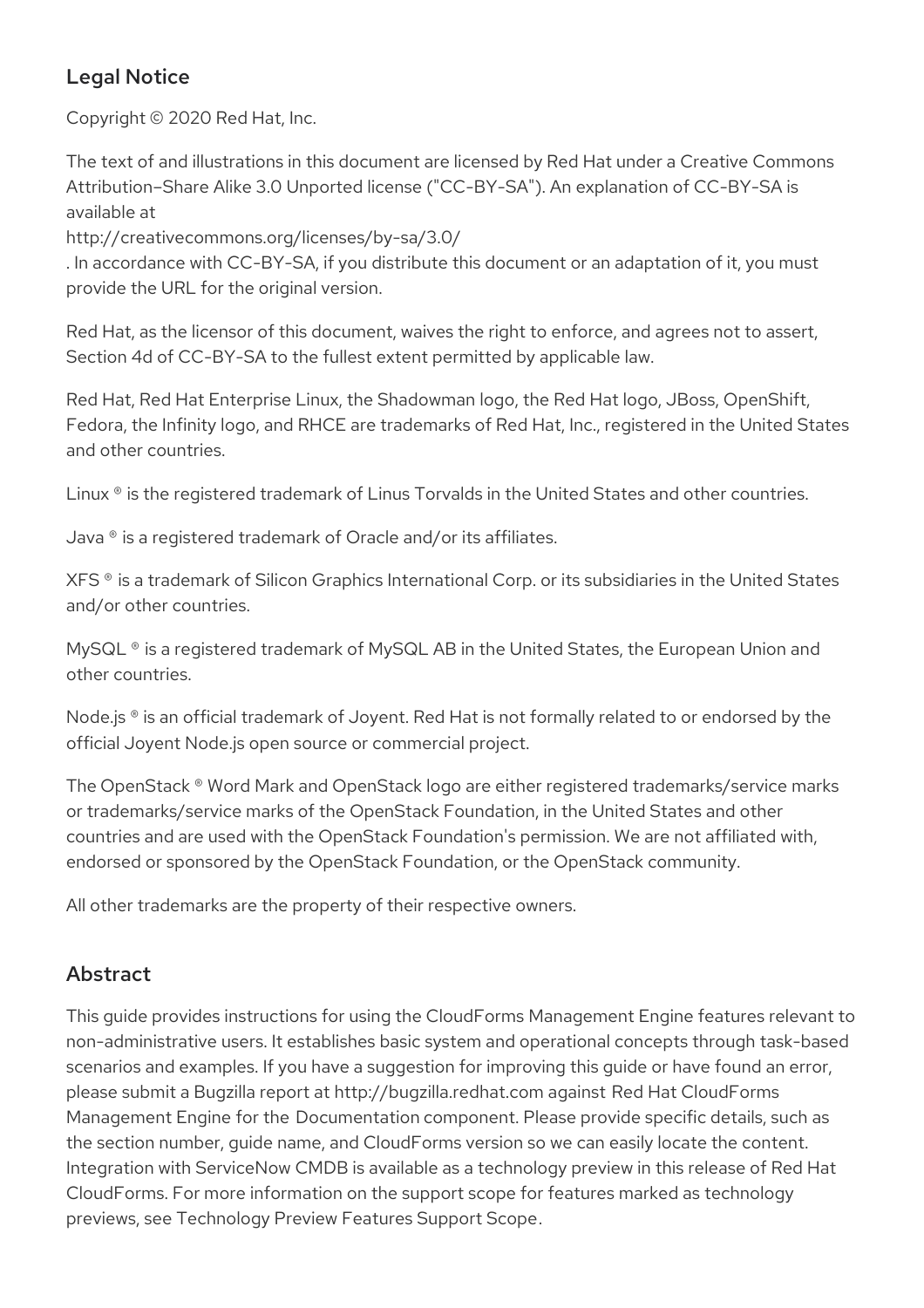## **Table of Contents**

| 3.1. CREATE AND UPDATE (_PATCH) RECORD<br>3.1.1. Attribute<br>3.2. GET AND DELETE RECORD<br>3.3. GET ALL RECORDS                             | 5<br>5<br>5<br>6 |
|----------------------------------------------------------------------------------------------------------------------------------------------|------------------|
| 4.1. PROVISIONING A VIRTUAL MACHINE FROM A TEMPLATE<br>4.2. VIRTUAL MACHINE RETIREMENT<br>4.3. VIRTUAL MACHINE RECONFIGURATION (VMWARE ONLY) | 7<br>7<br>7      |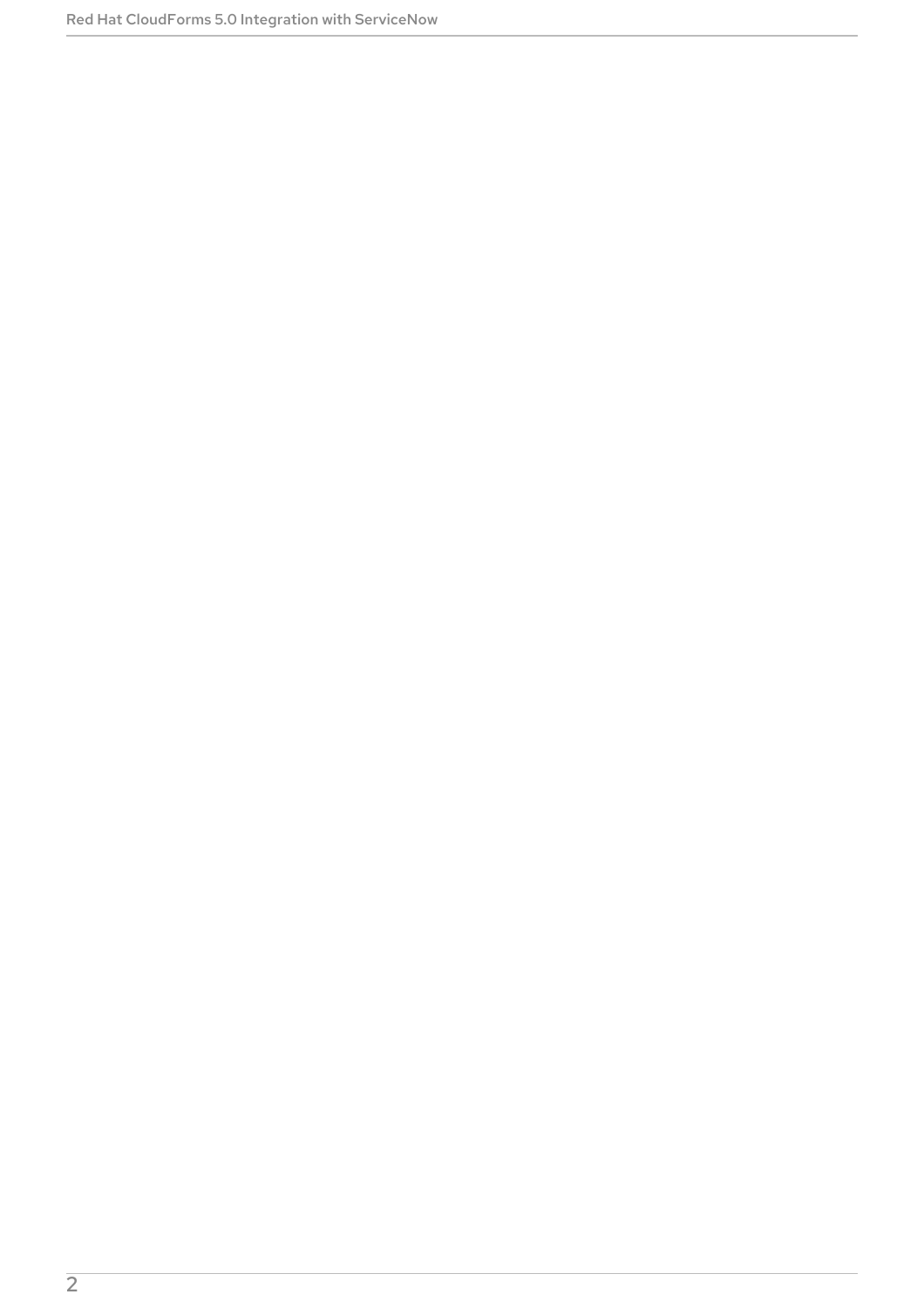# CHAPTER 1. OVERVIEW

<span id="page-6-0"></span>Red Hat CloudForms integration with ServiceNow enables authentication with an existing ServiceNow database and add/amend items in the ServiceNow database during state machine processing, such as the virtual machine provisioning state machine. Note that information in this guide assumes you have credentials and access to a ServiceNow database instance.

The following new namespace and class delivers support for the management of ServiceNow Configuration Management Database (CMDB) records using ServiceNow's RESTful web service.

#### /RedHat/Integration/ServiceNow/CMDB

You can manage records in the CMDB\_CI\_SERVER table, including **create**, **update**, and/or **delete**. The following methods are included:

| <b>Method</b> | Action                                                                    |
|---------------|---------------------------------------------------------------------------|
| create        | Create record in specified Service Now table.                             |
| delete        | Delete record in specified ServiceNow table.                              |
| get           | Get record from specified Service Now table and list its attributes.      |
| get_all       | Get all records in ServiceNow and list attributes.                        |
| update        | Get specified record, update required attributes and post updated record. |
| update_patch  | Post required attributes to specified record.                             |



#### **NOTE**

Configuration item (CI) and record are used interchangeably and refer to items in a ServiceNow database table.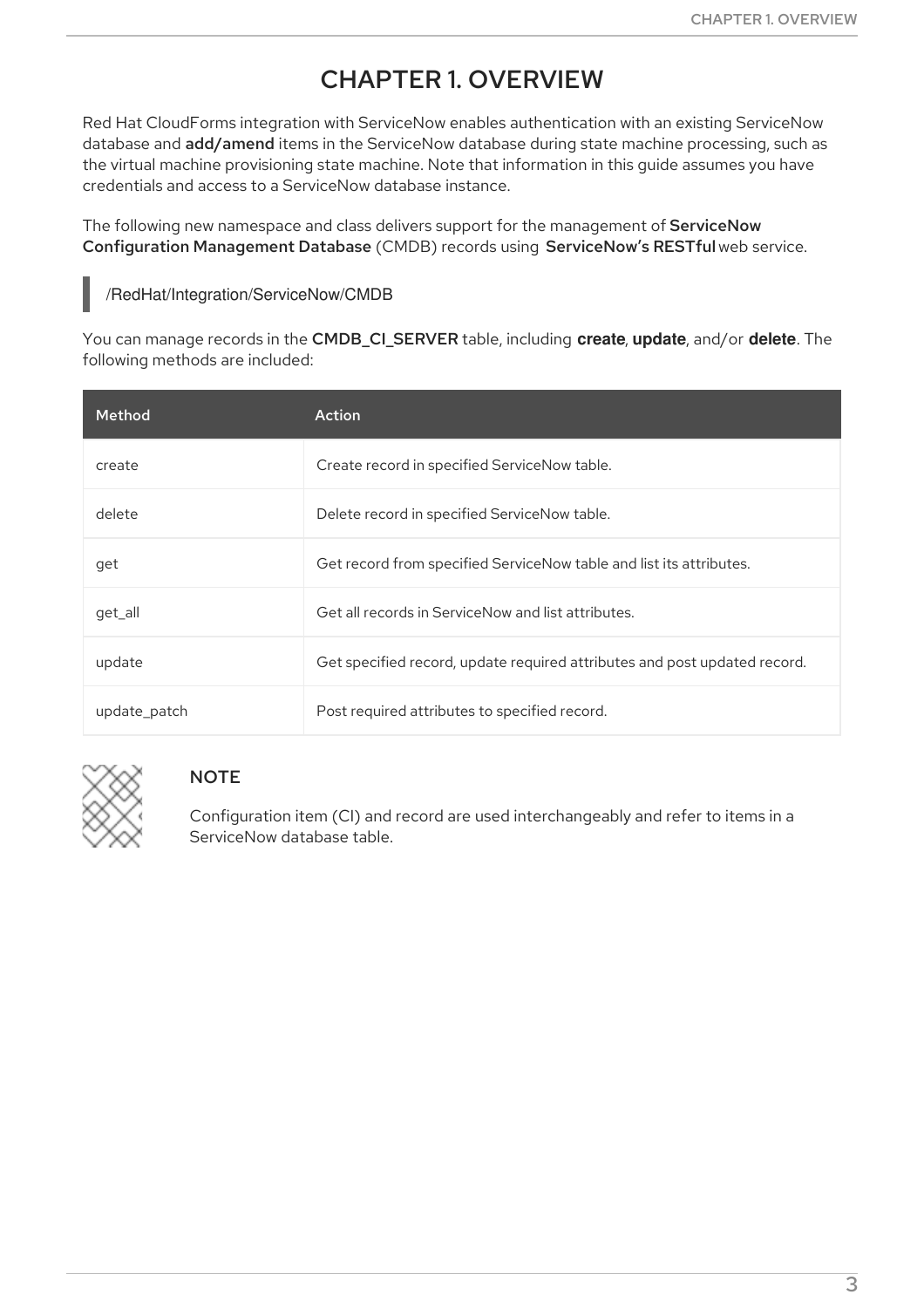# <span id="page-7-0"></span>CHAPTER 2. CONFIGURING SERVICENOW CONNECTION

Configure the connection to the ServiceNow database by specifying the credentials in the CMDB schema or instances within.

The following methods are included:

| snow server   | ServiceNow database IP address or resolvable<br>hostname.  |
|---------------|------------------------------------------------------------|
| snow user     | ServiceNow user account with the necessary<br>permissions. |
| snow_password | Associated user account password.                          |

The table name cannot be changed unless there is a specific requirement to manage records elsewhere. Entries in this table appear in the Configuration → Base Items → Servers menu in the ServiceNow web user interface.

| table name | ServiceNow cmdb ci server database table. |
|------------|-------------------------------------------|
|            |                                           |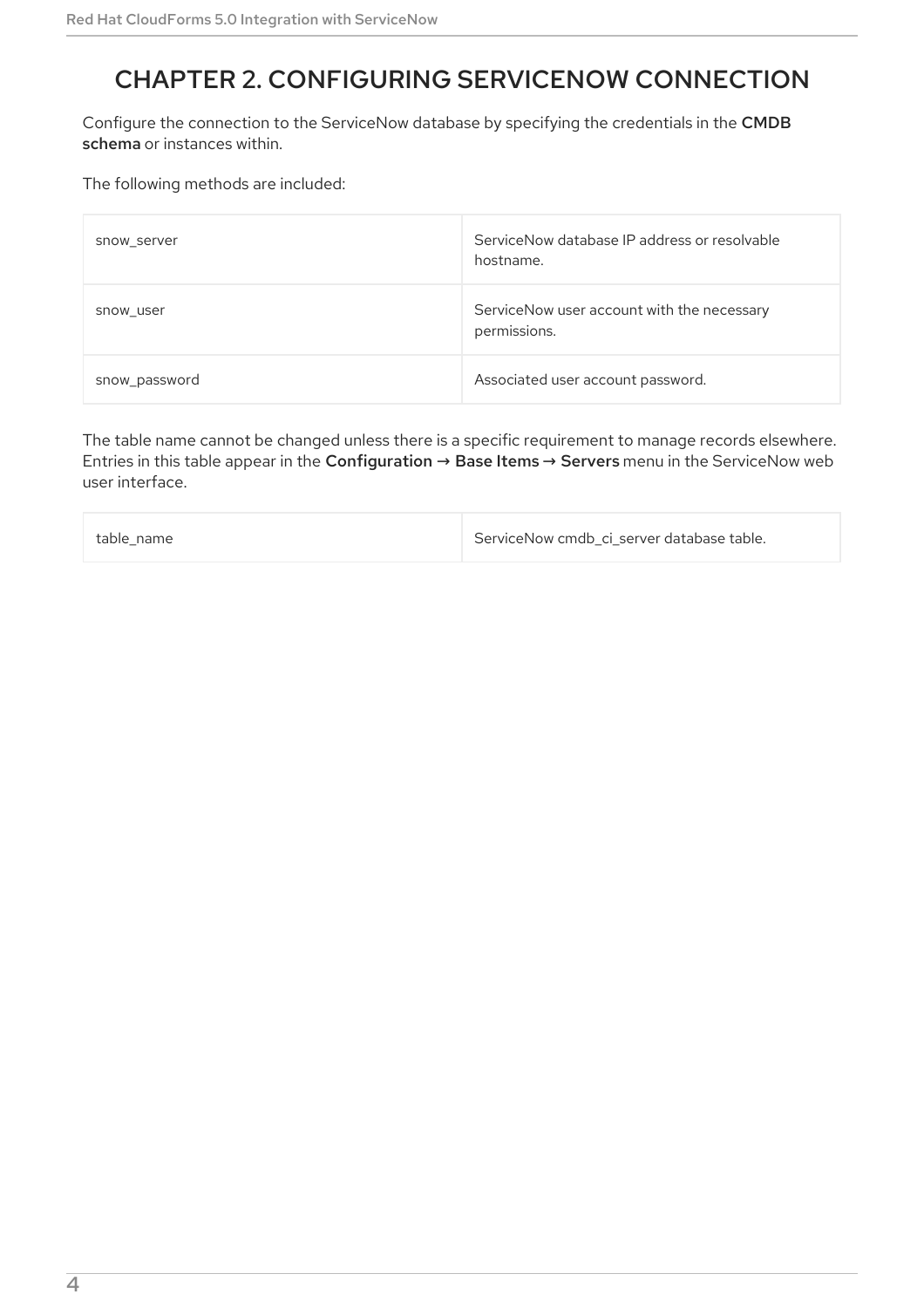# CHAPTER 3. MANAGING RECORD ATTRIBUTES

<span id="page-8-0"></span>You can specify any attribute via the URI or CMDB class instance. If neither exists, the value is determined from the Red Hat CloudForms VM or miq\_provision objects.

The attributes can be reduced or extended as required by amending the Ruby methods.



#### **NOTE**

Some attributes are not free-text (variable) fields, that is, they must be specific values. For example, the **vendor** value must already exist in the ServiceNow Vendor table beforehand.

## <span id="page-8-1"></span>3.1. CREATE AND UPDATE (\_PATCH) RECORD

You can use the following attributes when creating and/or updating a record.

#### <span id="page-8-2"></span>3.1.1. Attribute

| Attribute                                                                                                                                                                                                             | Value                                             |
|-----------------------------------------------------------------------------------------------------------------------------------------------------------------------------------------------------------------------|---------------------------------------------------|
| virtual                                                                                                                                                                                                               | Boolean true or false, set to true.               |
| name VMs                                                                                                                                                                                                              | Virtual infrastructure name.                      |
| short_description                                                                                                                                                                                                     | Red Hat CloudForms virtual machine GUID.          |
| host_name                                                                                                                                                                                                             | The virtual machine's operating system hostname.  |
| cpu count                                                                                                                                                                                                             | The virtual machine's CPU count.                  |
| ram                                                                                                                                                                                                                   | The virtual machine's memory.                     |
| vendor                                                                                                                                                                                                                | The virtual machine's hardware vendor (provider). |
| sys_id <sup>[a]</sup>                                                                                                                                                                                                 | ServiceNow record unique system ID.               |
| $_{[a]}$ sys_id attribute is not required during <b>Create</b> . Its value is returned from the <b>Create</b> request and the Red Hat<br>CloudForms object custom attribute servicenow_sys_id is created and updated. |                                                   |

## <span id="page-8-5"></span><span id="page-8-4"></span><span id="page-8-3"></span>3.2. GET AND DELETE RECORD

You can use the following attribute for getting or deleting a record.

| Attribute | Value                               |
|-----------|-------------------------------------|
| sys_id    | ServiceNow record unique system ID. |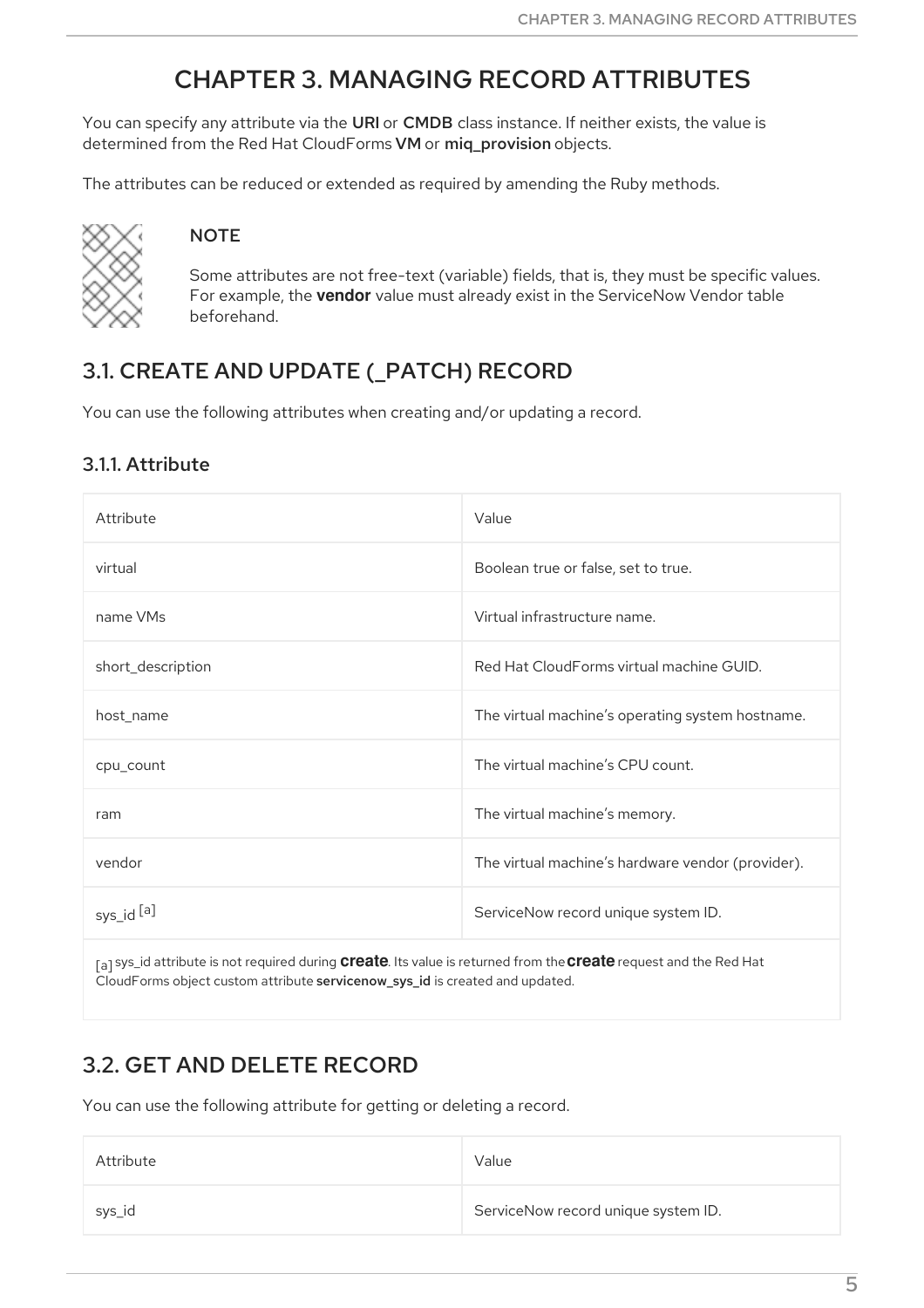## <span id="page-9-0"></span>3.3. GET ALL RECORDS

There are no attributes required to get all records. This method gets all records in the specified ServiceNow tableand writes their attributes to **automation.log**.